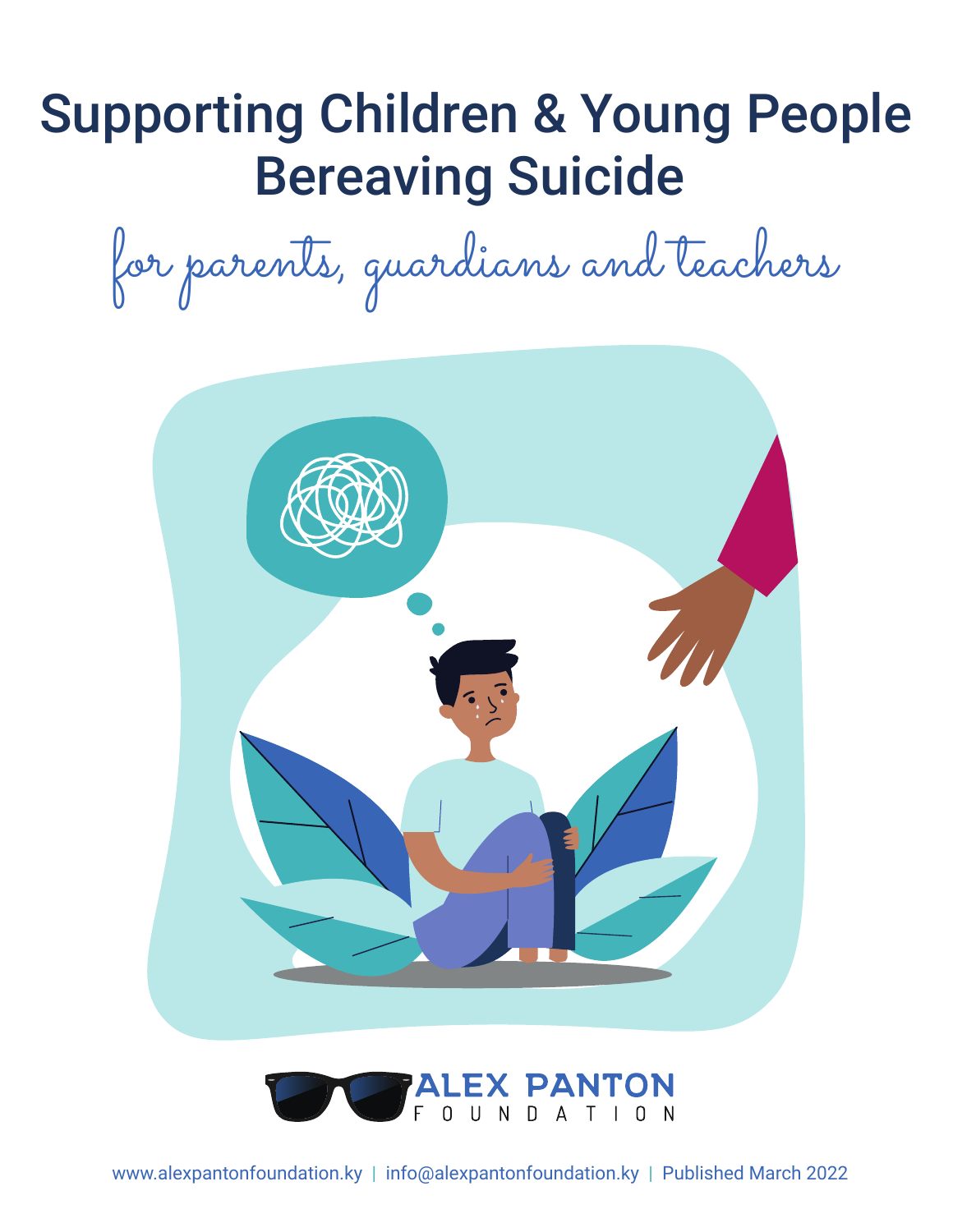# **Table** of contents

| Support Tips & Things to Remember                               | Page 3  |
|-----------------------------------------------------------------|---------|
| Language                                                        | Page 4  |
| Guidance for Parents, Teachers & Guardians                      | Page 5  |
| Understanding Grief & How it Affects<br>Children & Young People | Page 6  |
| Grief in Young Children                                         | Page 7  |
| Grief In Teens & Young Adults                                   | Page 8  |
| Important Messages When Supporting a<br>Young Person Grieving   | Page 9  |
| <b>Helpful Resources</b>                                        | Page 10 |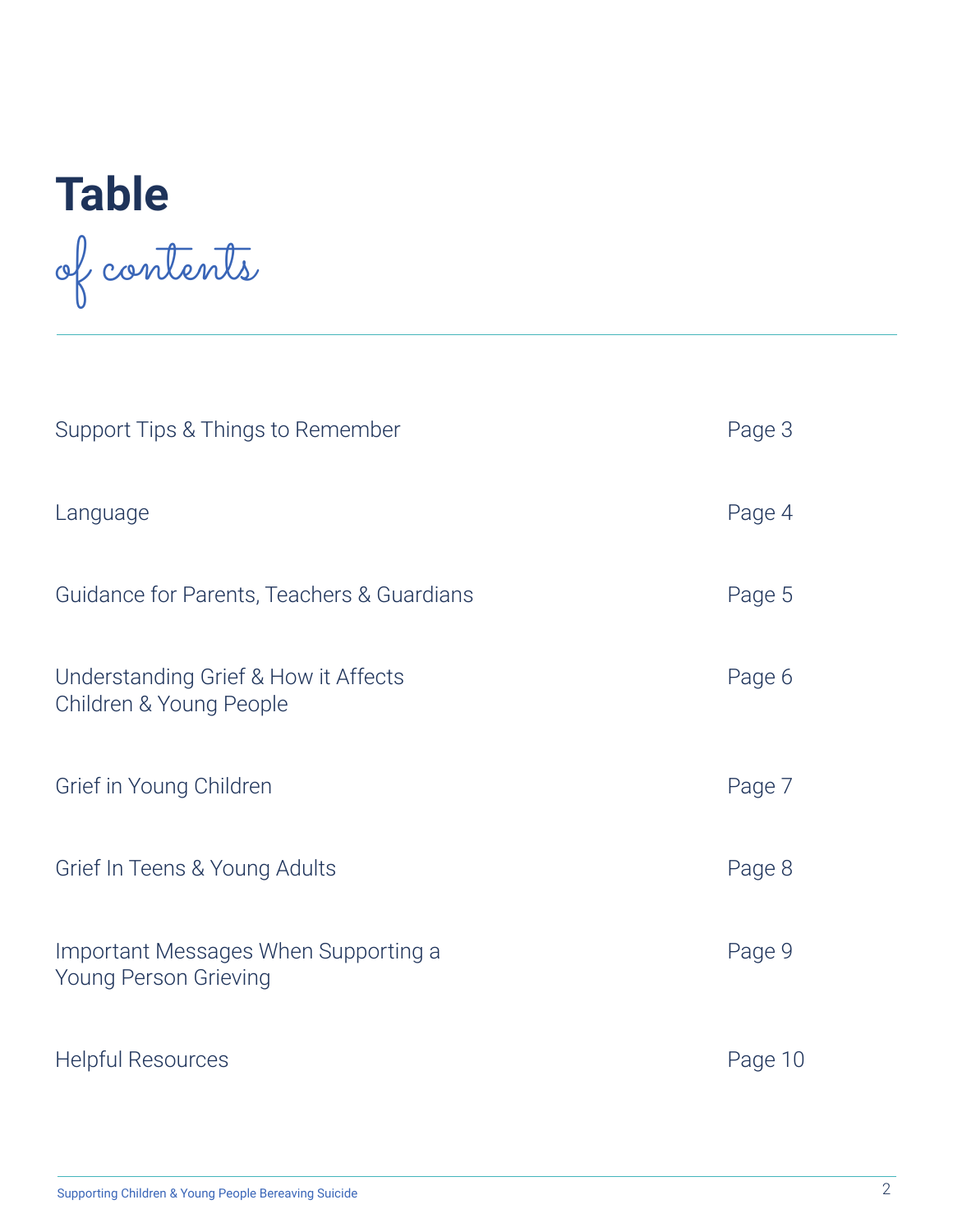## **Supporting children & young people bereaving suicide**

for parents, guardians and teachers

It's important that you feel prepared when supporting children and young people grieving. The Alex Panton Foundation (APF) has put together the following information to highlight how young people might feel and respond, and how to best support them. There are many resources, support groups and organisations in place to offer guidance and provide further help.

### Support tips and things to remember:

- We need to overcome our personal discomfort with death and suicide in order to support others.
- Everyone grieves differently. Some people may experience short-term reactions, while others may have long-term responses.
- Grief responses may differ depending on the age of the child.
- How a community and school responds can help or block the healing process.
- Cultural practices are important to acknowledge when dealing with grief.
- Recognise an increased risk for suicide in the days and weeks following the death.
- Accept the intensity and extent of time for their feelings.
- Help the child connect with a bereavement group for further support.
- Using the deceased person's name will comfort survivors.
- It is ok to use the word 'suicide', if it has been publicly confirmed. Acknowledging that the death is a suicide promotes healing and minimizes risk.
- Be gentle and non-judgmental.
- Avoid assigning blame.
- Your presence alone will be reassuring.

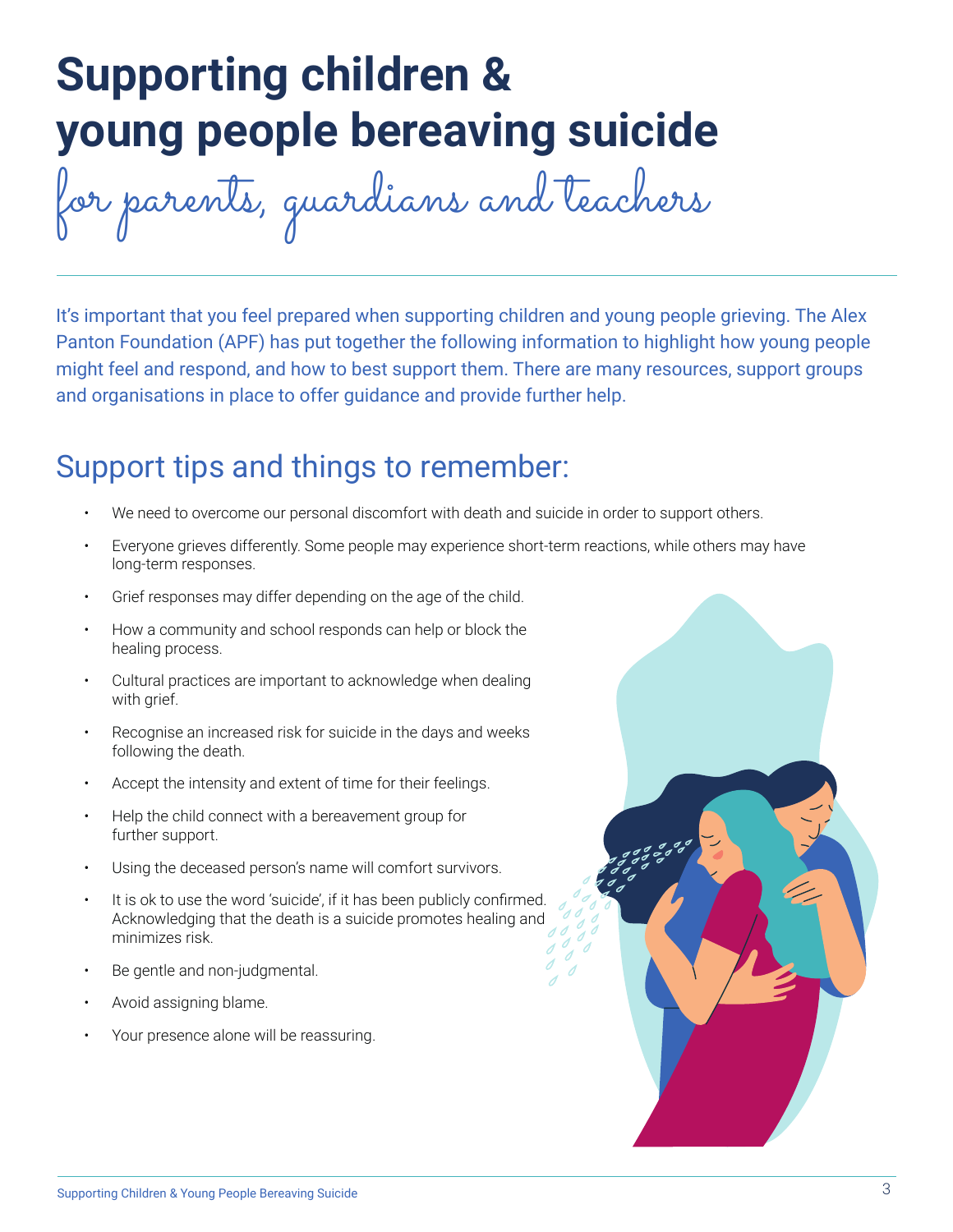

### Language

Open communication is essential when supporting someone through grief. While death by suicide is a difficult subject, it is important that those in need of support are able to discuss their thoughts and feelings in a safe environment.

When supporting a child or young person through bereavement, strive to put aside your own discomfort with the topic and be prepared to answer questions and mitigate their confusion.



Took his/her own life Died by own hand Died as a result of a self-inflicted injury Died by suicide

### **Words to Use Words to Avoid**

Successful suicide Completed suicide Committed suicide Chose to suicide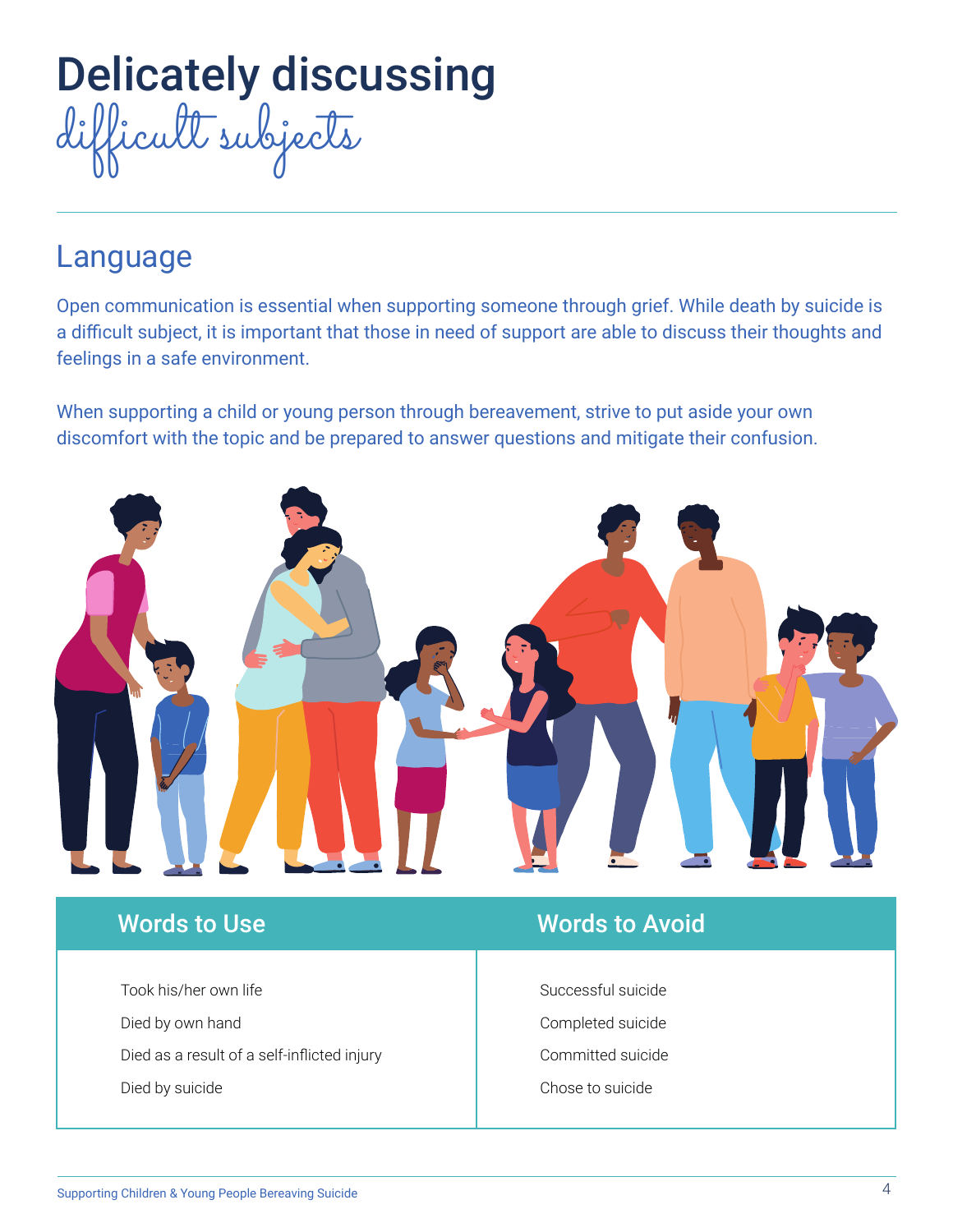## Guidance for parents

guardians & teachers

### How and where to start:

- Try your best to answer questions. If young people do not get their questions answered, they may use their imaginations to conceive scenarios that are often worse.
- Respond only to what the young person is asking about. Avoid providing more information than requested.
- Accurately describe what has occurred with concepts and words the young person can understand, while avoiding adding confusion by giving false information. For example, rather than saying, "Auntie is sleeping"; instead, you could say "Auntie was sick and chose to make her body stop working".
- Encourage children and teens to express their thoughts, feelings and fears. Help them to identify these feelings.
- If you are also grieving, make sure that you have your own support system in place, while you are also supporting children.
- Make sure young people know it is okay to feel happy as well as sad. Feeling happy (or feeling better) does not mean that they are not sad about the death or that they have forgotten the person.
- Provide and encourage consistency and routines for children and teens.
- Engage in activities that can take their minds off what has happened or can help them celebrate the person's life. This could include drawing, moulding clay, writing, playing with toys, making a memory picture book or a memory box with favourite mementos, framing a picture of the person, planting a tree or garden in the person's honour, lighting a memorial candle or visiting the cemetery.
- Allow curiosity and open discussion about what happens to the body.

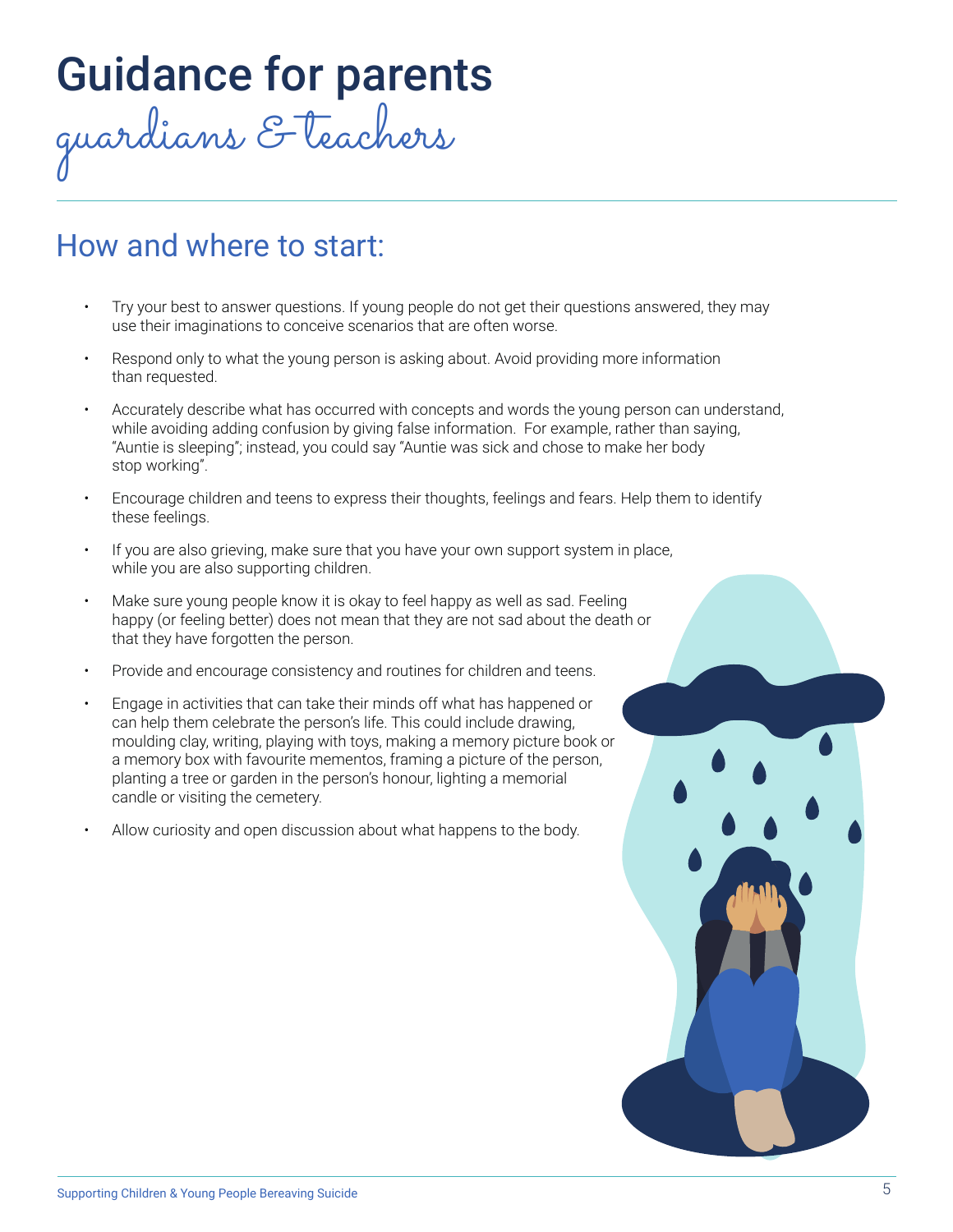Understanding grief & how it affects children & young people

### Processing grief

Be mindful that children and young people do not show their feelings in the same way that adults do – feelings can often be expressed through behavior. When supporting a child or teen through grief, it is helpful to be able to recognise signs of misplaced emotions.

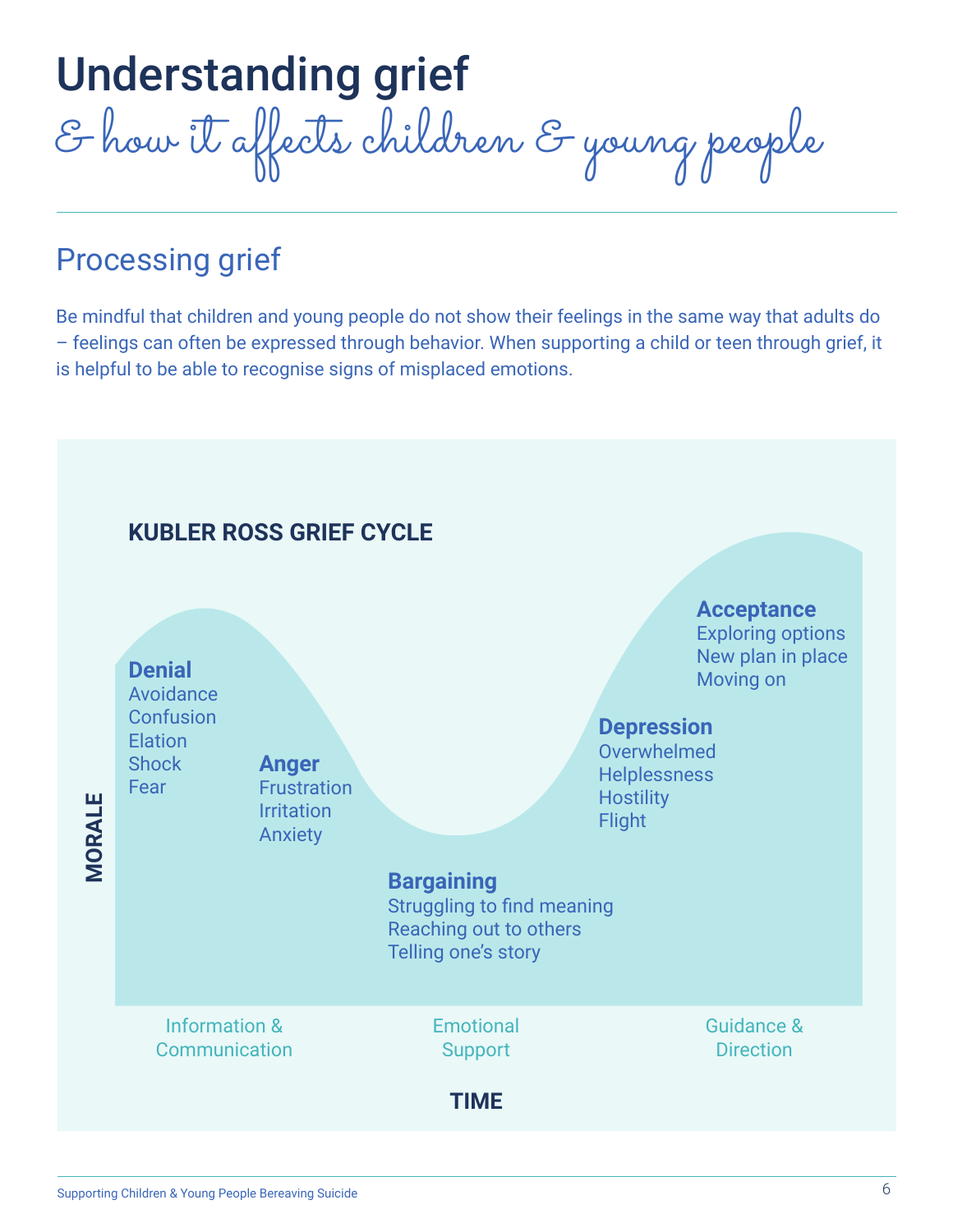## Understanding emotional development

in young children

Adults often misinterpret a child's inconsistent behaviour as a lack of capacity to grieve. They may, for example, cry for a while and return to play shortly after. This is an example of the child mourning in manageable chunks. Be mindful that it is common for children to grieve the loss of a loved family member at a much later time in their development.

## Grief in Young Children

- At the age of four years and younger, children often struggle to understand the difference between life and death.
- At around five to eight years, children begin to see death as final for all living things, including themselves.
- Children in the preteen years (nine to twelve) begin to understand that death can occur at any age.
- Emotions might be expressed in their behaviour and play.
- They may talk about their feelings with other children rather than with adults.
- It is important to be available to talk with them about the death, and signpost who else is available for them to talk to (someone you both trust).
- They may develop new feelings and new responses to the death, even years after the death.
- You may observe regressive behaviour, such as thumb sucking.
- Anger may be expressed through tantrums or being non-compliant.
- Physical responses may take place, such as loss of appetite, nightmares and having trouble sleeping.
- They may begin to develop anxiety about school. This could appear as irritability, withdrawal or difficulty concentrating and may be interpreted as behavioural problems.

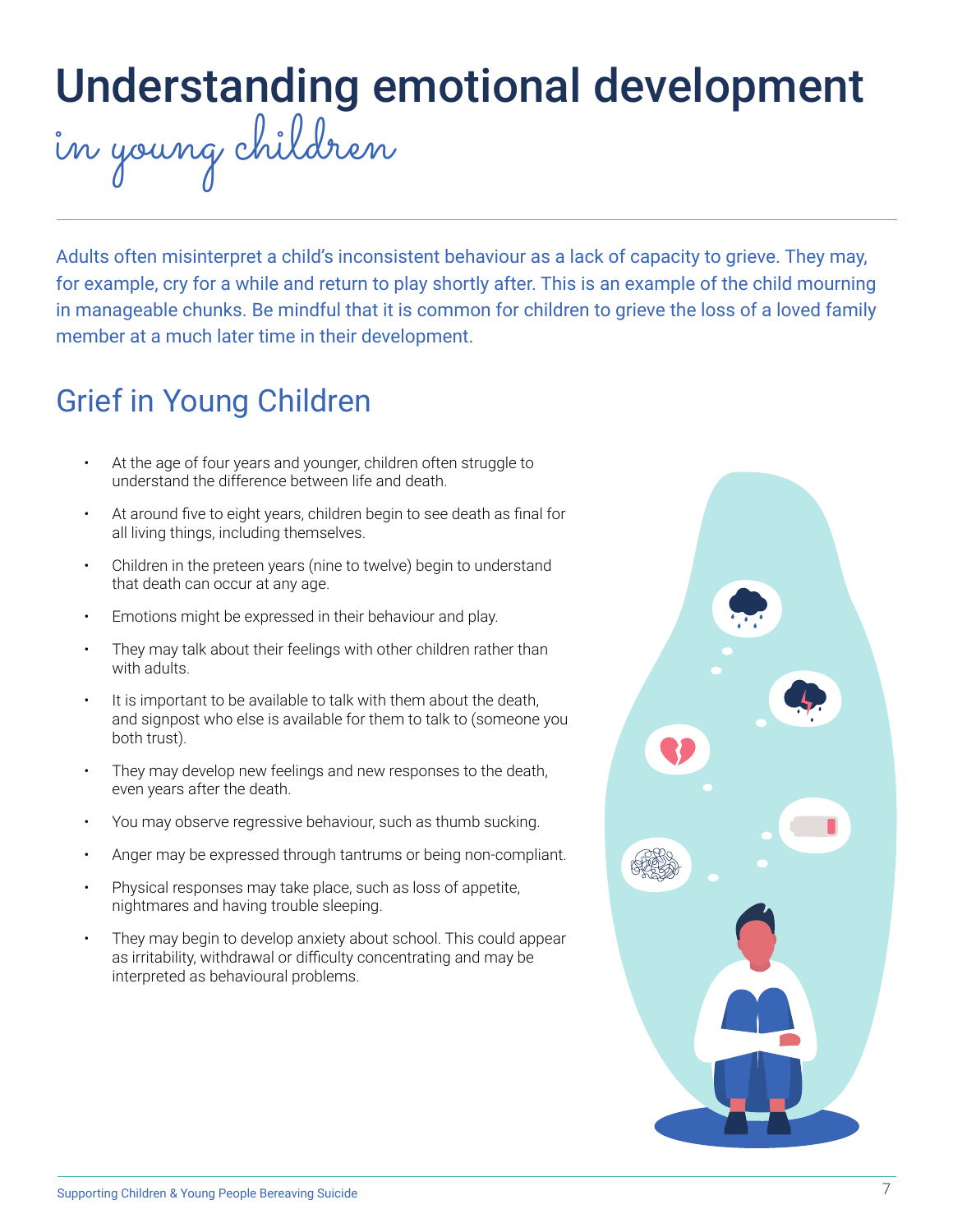## Having meaningful conversations with teens & young adults

There are a few things to consider when supporting an older child, teen or young adults. It is important to remember that these age groups are more widely influenced by their surroundings, and will intensify each other's feelings of grief. These age groups are at a higher risk of suicide so it is essential that open communication is kept a priority and support systems remain in place.

### Grief in Teens & Young Adults

- Teens and young adults may memorialise the person through themselves or other objects.
- These age groups may glorify the person and wish to continue to hold them in high regard long after the event.
- Teens and young adults are at an increased risk to develop depression and post-traumatic stress disorder following a suicide of someone they know.
- They might fantasize about their own death.
- They may experience grief again as they pass through various developmental events, such as graduations, getting their first job, getting married and the birth of their first child.

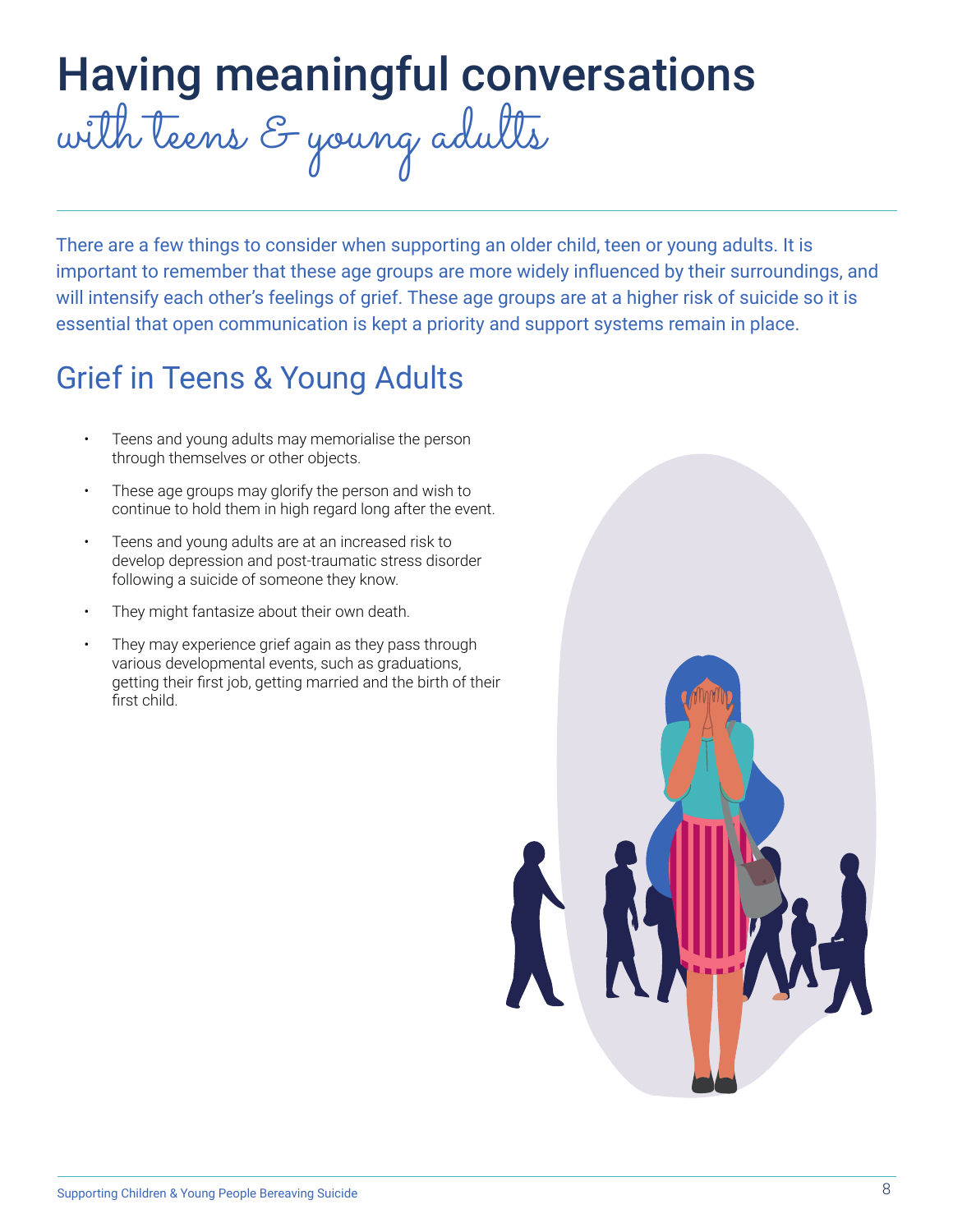## Important messages

when supporting a young person grieving

The grief process is complex and can take years. It is common to initially feel numb and shock, which can last for several weeks, or longer. Over time, the numbness fades and grieving process will proceed.

### When giving advice emphasise that:

- Healing does not mean forgetting it means that the sadness and other feelings do not get in the way of your life as much as they did in the beginning.
- No matter what happened, this person's death was not their fault.
- There is always someone or somewhere they can go to for help.

### What else can I do?

- Keep up routines.
- Maintain proper diet and nutrition.
- Drink plenty of water.
- Exercise.
- Get plenty of rest.
- Reinforce self-care skills.
- Engage in activities that can take their minds off what has happened or can help them celebrate the person's life.
- Use spiritual and religious practices and/or relaxation skills.
- Be prepared that some triggers such as anniversaries, locations, smells and pictures might bring back strong feelings.
- Ensure you are also receiving the support you need.
- Encourage them to talk to other trusted adults as well.
- Connect them with a bereavement group and other support organisations.

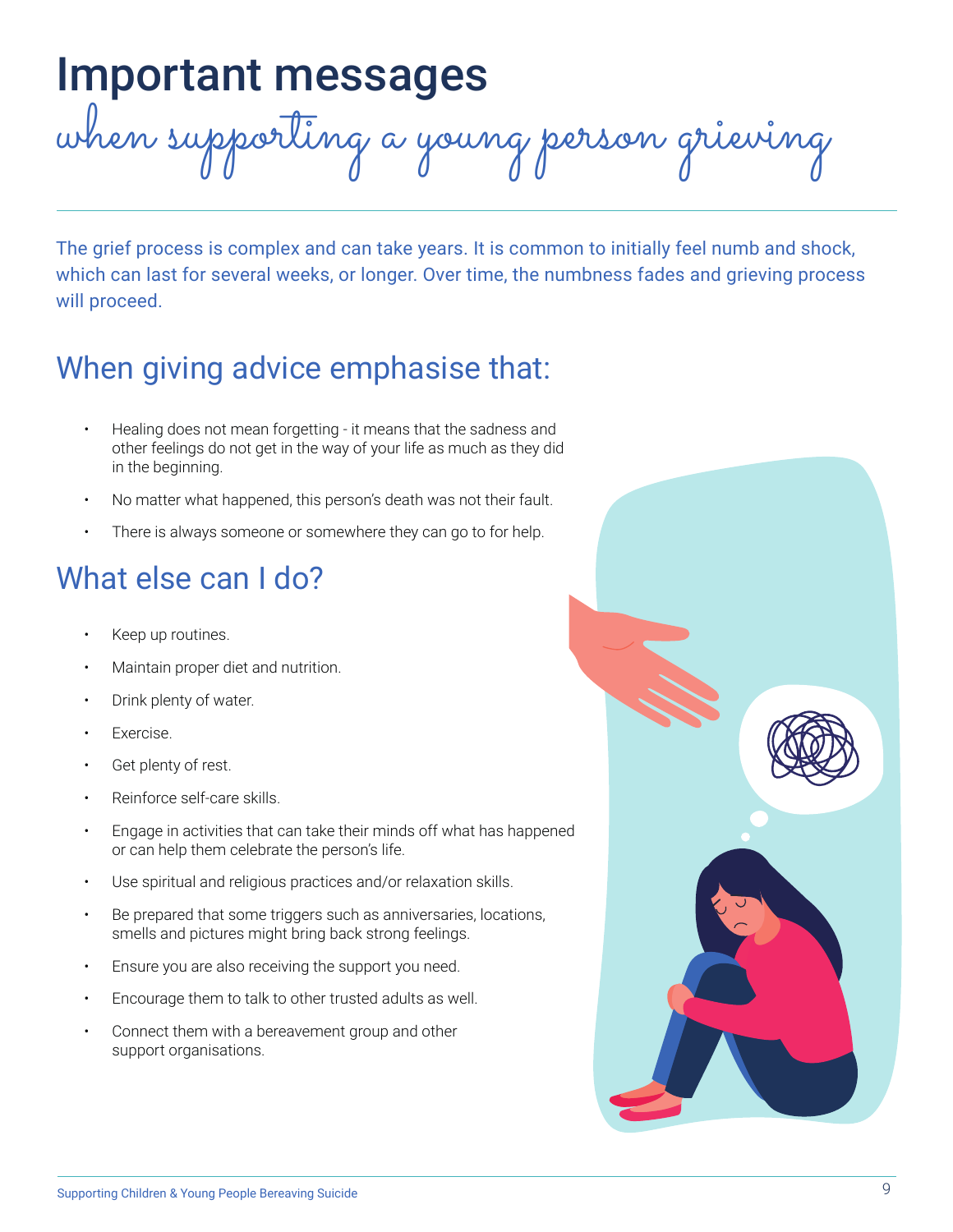## In times of crisis

it 's important to know where to turn for help

#### **URGENT RESPONSE**

If you or a loved one are at risk and in need of immediate help, please call 911 and seek out your nearest hospital.

#### Alex Panton Foundation Resources

#### Bereavement Support Group

Facilitator: Ms April Lewis Ages 18+ Every Thursday, 6:30PM – 7:30PM Active dates: 24 February – 31 March Bethesda Counselling Centre, Unit 4, 68 Mary Street, George Town, Grand Cayman **Email:** edu@alexpantonfoundation.ky

#### Teen Talk virtual support group

Facilitator: Dr Shari Smith Ages 13 – 17 Every other Saturday 1PM – 2PM Current dates: 5 March, 19 March, 2 April, 16 April, and 30 April *via Zoom (link provided upon registry)* Web: https://alexpantonfoundation.ky/teen-talk/ **Email:** support@alexpantonfoundation.ky

#### Breaking Barriers support group

Facilitator: Shane Purcell Ages  $18 - 30$ Every Saturday, 12:30 PM – 2:00 PM Parcel 110, 3rd Floor Royal Plaza, 40 Cardinal Avenue, George Town, Grand Cayman Web: https://alexpantonfoundation.ky/support/ **Email:** info@alexpantonfoundation.ky

#### Public Service Providers

#### Cayman Islands Crisis Centre KidsHelpline:

+1 (345) 649-KIDS (5437)

#### Department of Counselling Services

Web: https://www.dcs.gov.ky/our-services Tel: +1 (345) 949-8789 Email: FOI.DCS@gov.ky

#### Family Resource Center

Web: http://www.frc.gov.ky/ Tel: +1 (345) 949-0006 Email: frc@gov.ky

#### HSA Mental Health Services

Web: https://hsa.ky/services-specialties/outpatient/ Tel: +1 (345) 949-5600